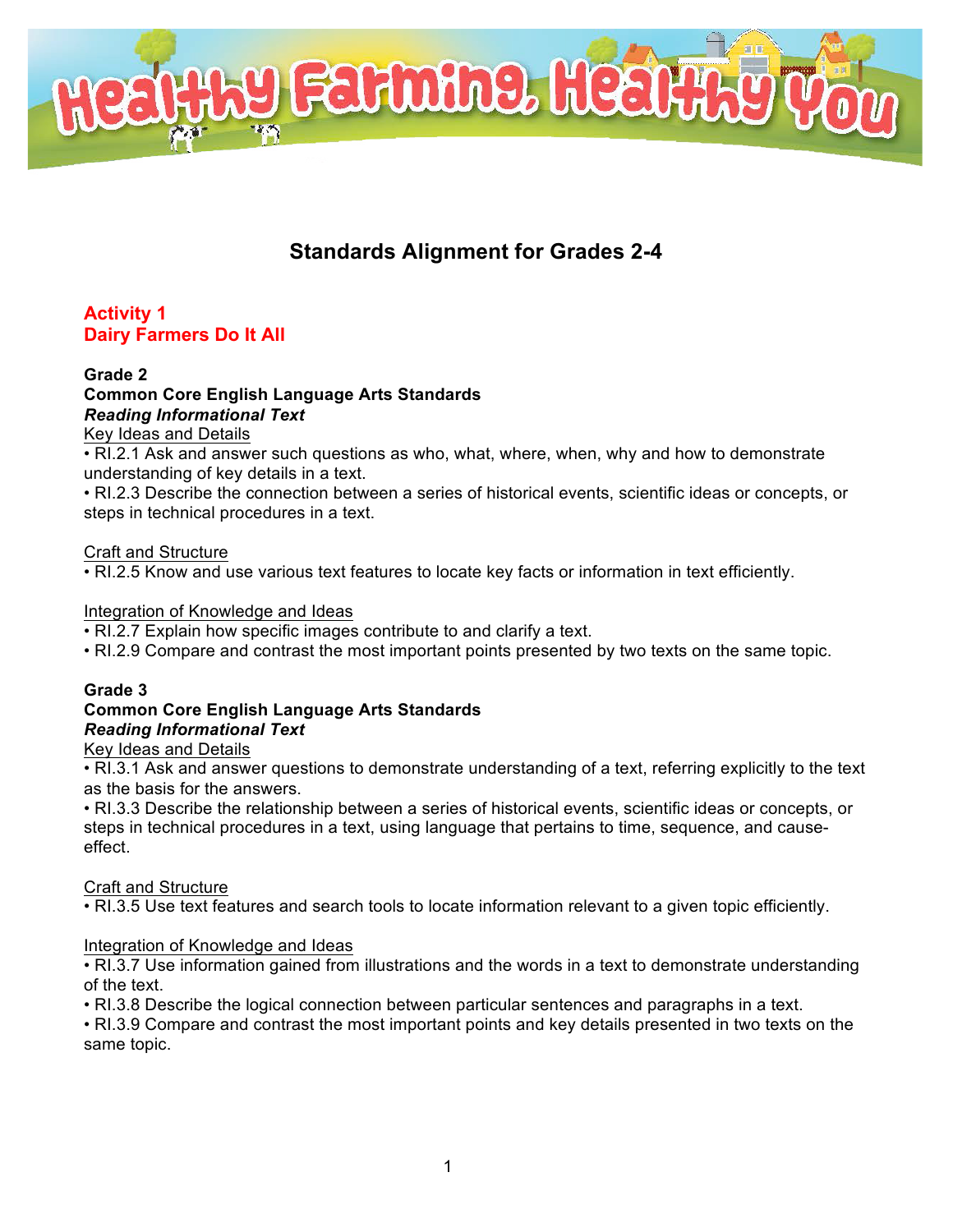#### **Grade 4 Common Core English Language Arts Standards** *Reading Informational Text*

### Key Ideas and Details

• RI.4.1 Refer to details and examples in a text when explaining what the text says explicitly and when drawing inferences from the text.

• RI.4.3 Explain events, procedures, ideas, or concepts in a historical, scientific, or technical text, including what happened and why, based on specific information in the text.

### Craft and Structure

• RI.4.5 Describe the overall structure of events, ideas, concepts, or information in a text or part of a text.

### Integration of Knowledge and Ideas

• RI.4.7 Interpret information presented visually, orally, or quantitatively and explain how the information contributes to an understanding of the text in which it appears.

• RI.4.8 Explain how an author uses reasons and evidence to support particular points in a text.

• RI.4.9 Integrate information from two texts on the same topic in order to write or speak about the subject knowingly.

# **National Social Studies Standards**

### **Grades 2-4**

III. People, Places and Environments

*Social studies programs should include experiences that provide for the study of people, places and environments, so that the learner can:*

• Describe and speculate about physical system changes, such as seasons, climate and weather, and the water cycle.

### IV. Individual Development and Identity

*Social studies programs should include experiences that provide for the study of individual development and identity, so that the learner can:*

• Analyze a particular event to identify reasons individuals might respond to it in different ways.

### VII. Production, Distribution, and Consumption

*Social studies programs should include experiences that provide for the study of how people organize for the production, distribution, and consumption of goods and services, so that the learner can:*

• Describe how we depend upon workers with specialized jobs and the ways in which they contribute to the production and exchange of goods and services.

# **Activity 2 Farming for the Future**

### **Grade 2 Common Core English Language Arts Standards** *Reading Informational Text*

Key Ideas and Details

• RI.2.3 Describe the connection between a series of historical events, scientific ideas or concepts, or steps in technical procedures in a text.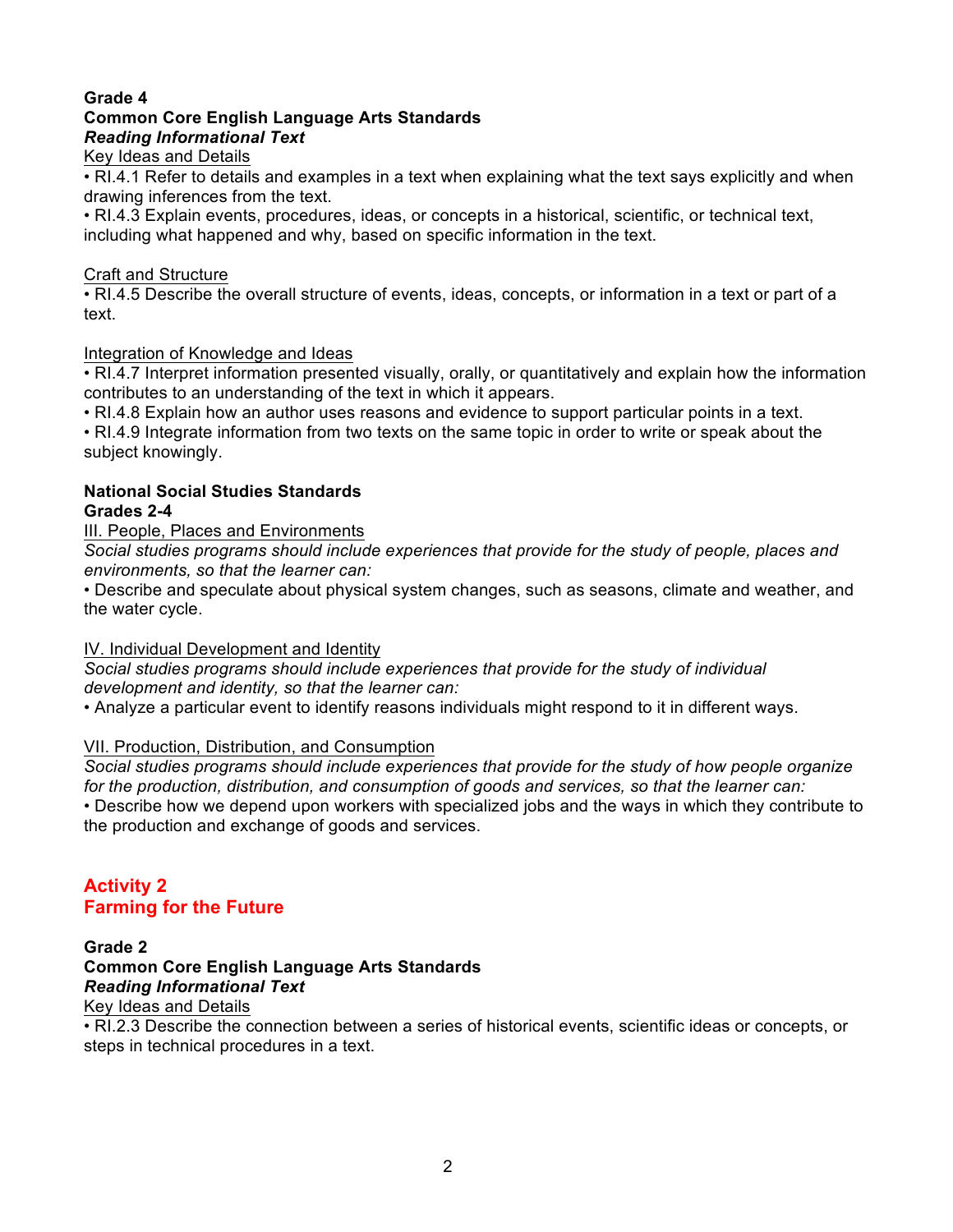#### Integration of Knowledge and Ideas

• RI.2.9 Compare and contrast the most important points presented by two texts on the same topic.

#### **Grade 3**

# **Common Core English Language Arts Standards** *Reading Informational Text*

Key Ideas and Details

• RI.3.3 Describe the relationship between a series of historical events, scientific ideas or concepts, or steps in technical procedures in a text, using language that pertains to time, sequence, and cause/effect.

#### Integration of Knowledge and Ideas

• RI.3.9 Compare and contrast the most important points and key details presented in two texts on the same topic.

### **Grade 4 Common Core English Language Arts Standards** *Reading Informational Text*

#### Key Ideas and Details

• RI.4.3 Explain events, procedures, ideas, or concepts in a historical, scientific, or technical text, including what happened and why, based on specific information in the text.

#### Integration of Knowledge and Ideas

• RI.4.9 Integrate information from two texts on the same topic in order to write or speak about the subject knowingly.

#### **National Science Standards Grades K-4**

Earth and Space Science

#### *Properties of Earth Materials*

• Earth materials are solid rocks and soils, water, and the gases of the atmosphere. The varied materials have different physical and chemical properties, which make them useful in different ways, for example, as building materials, as sources of fuel, or for growing the plants we use as food. Earth materials provide many of the resources that humans use.

#### Science and Technology

*Abilities to distinguish between natural objects and objects made by humans*

• Some objects occur in nature; others have been designed and made by people to solve human problems and enhance the quality of life.

• Objects can be categorized into two groups, natural and designed.

#### *Abilities of technological design*

• Identify a simple problem. In problem identification, children should develop the ability to explain a problem in their own words and identify a specific task and solution related to the problem.

• Propose a solution. Students should make proposals to build something or get something to work better; they should be able to describe and communicate their ideas. Students should recognize that designing a solution might have constraints, such as cost, materials, time, space, or safety.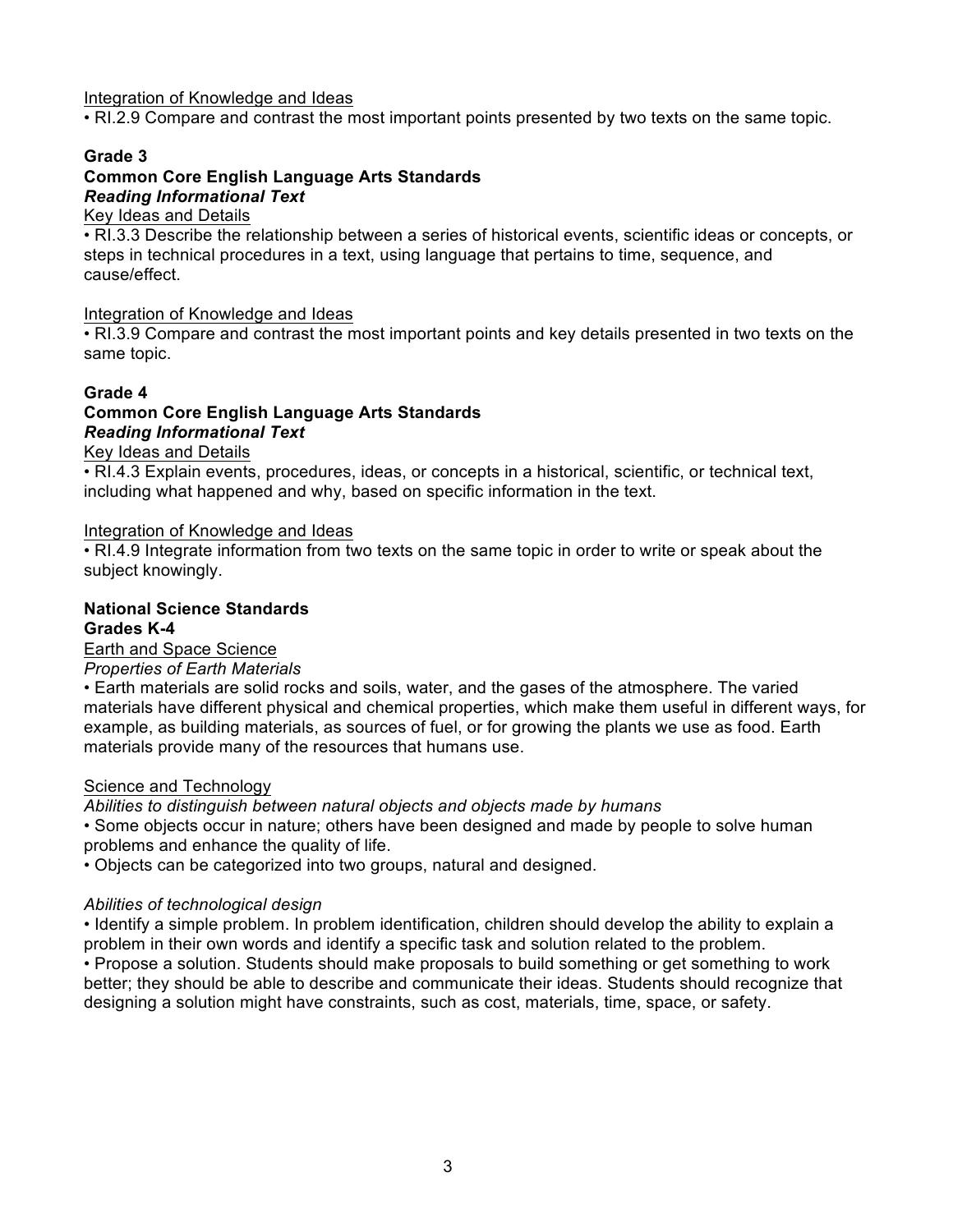#### **Next Generation Science Standards Grades K-2**

#### Engineering Design

• K-2-ETS1-1. Ask questions, make observations, and gather information about a situation people want to change to define a simple solution to the problem that can be solved through the development of a new or improved tool or object.

#### **Next Generation Science Standards Grade 3-5**

Engineering Design

• 3-5-ETS1-1. Define a simple design problem reflecting a need or a want that includes specified criteria for success and constraints on materials, time, or cost.

• 3-5-ETS1-2. Generate and compare multiple possible solutions to a problem based on how well each is likely to meet the criteria and constraints of the problem.

# **Next Generation Science Standards**

#### **Grade 4**

Earth and Human Activity

• 4-ESS3-1. Obtain and combine information to describe that energy and fuels are derived from natural resources and their uses affect the environment.

### **National Social Studies Standards**

### **Grades 2-4**

VIII. Science, Technology, and Society

*Social studies programs should include experiences that provide for the study of relationships among science, technology, and society, so that the learner can:*

• Identify and describe examples in which science and technology have changed the lives of people, such as in homemaking, childcare, work, transportation, and communication.

• Describe instances in which changes in values, beliefs, and attitudes have resulted from new scientific and technological knowledge, such as conservation or resources and awareness of chemicals harmful to life and the environment.

• Suggest ways to monitor science and technology in order to protect the physical environment, individual rights, and the common good.

# **Activity 3 Dairy Power!**

# **National Science Standards Grade 2-4**

Science in personal and social perspectives

*Personal Health*

• Nutrition is essential to health. Students should understand how the body uses food and how various foods contribute to health. Recommendations for good nutrition include eating a variety of foods, eating less sugar, and eating less fat.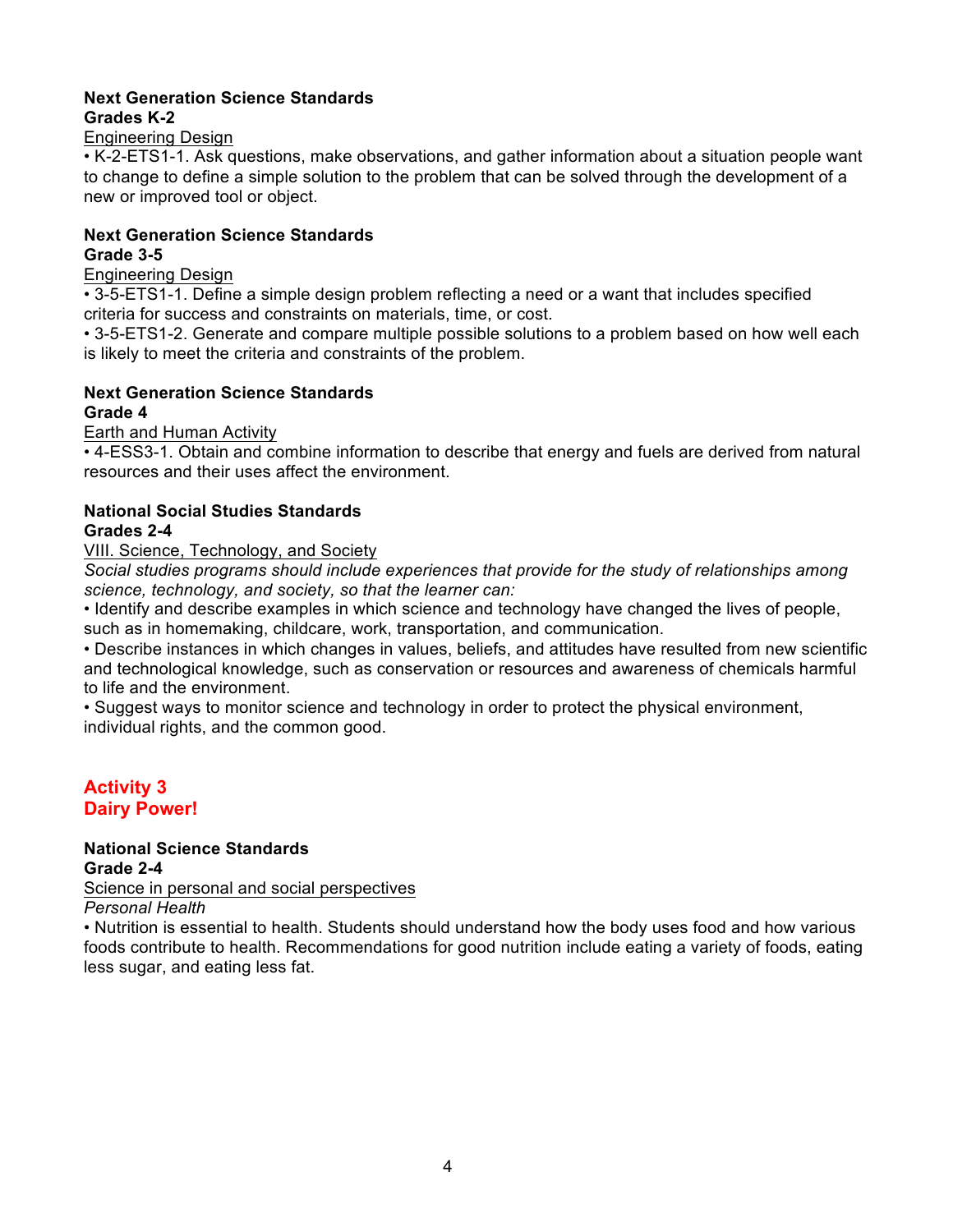#### **Grade 2 National Health Standards**

Standard 1 Students will comprehend concepts related to health promotion and disease prevention to enhance health.

• 1.2.1 Identify that healthy behaviors impact personal health.

Standard 3 Students will demonstrate the ability to access valid information, products, and services to enhance health.

• 3.2.1 Identify trusted adults and professionals who can help promote health.

Standard 5 Students will demonstrate the ability to use decision-making skills to enhance health.

• 5.2.1 Identify situations when a health-related decision is needed.

• 5.2.2 Differentiate between situations when a health-related decision can be made individually or when assistance is needed.

Standard 6 Students will demonstrate the ability to use goal-setting skills to enhance health.

• 6.2.1 Identify a short-term personal health goal and take action toward achieving the goal.

### **Grades 3-4**

Standard 1 Students will comprehend concepts related to health promotion and disease prevention to enhance health.

• 1.5.1 Describe the relationship between healthy behaviors and personal health.

Standard 3 Students will demonstrate the ability to access valid information, products, and services to enhance health.

- 3.5.1 Identify characteristics of valid health information, products, and services.
- 3.5.2 Locate resources from home, school, and community that provide valid health information.

Standard 5 Students will demonstrate the ability to use decision-making skills to enhance health.

- 5.5.1 Identify health-related situations that might require a thoughtful decision.
- 5.5.2 Analyze when assistance is needed in making a health-related decision.
- 5.5.3 List healthy options to health-related issues or problems.
- 5.5.5 Choose a healthy option when making a decision.

Standard 6 Students will demonstrate the ability to use goal-setting skills to enhance health.

• 6.5.1 Set a personal health goal and track progress toward its achievement.

• 6.5.2 Identify resources to assist in achieving a personal health goal.

# **Poster – On the MOO-ve!**

### **Grade 2**

**Common Core English Language Arts Standards** *Reading Informational Text*

### Key Ideas and Details

• RI.2.1 Ask and answer such questions as who, what, where, when, why and how to demonstrate understanding of key details in a text.

• RI.2.3 Describe the connection between a series of historical events, scientific ideas or concepts, or steps in technical procedures in a text.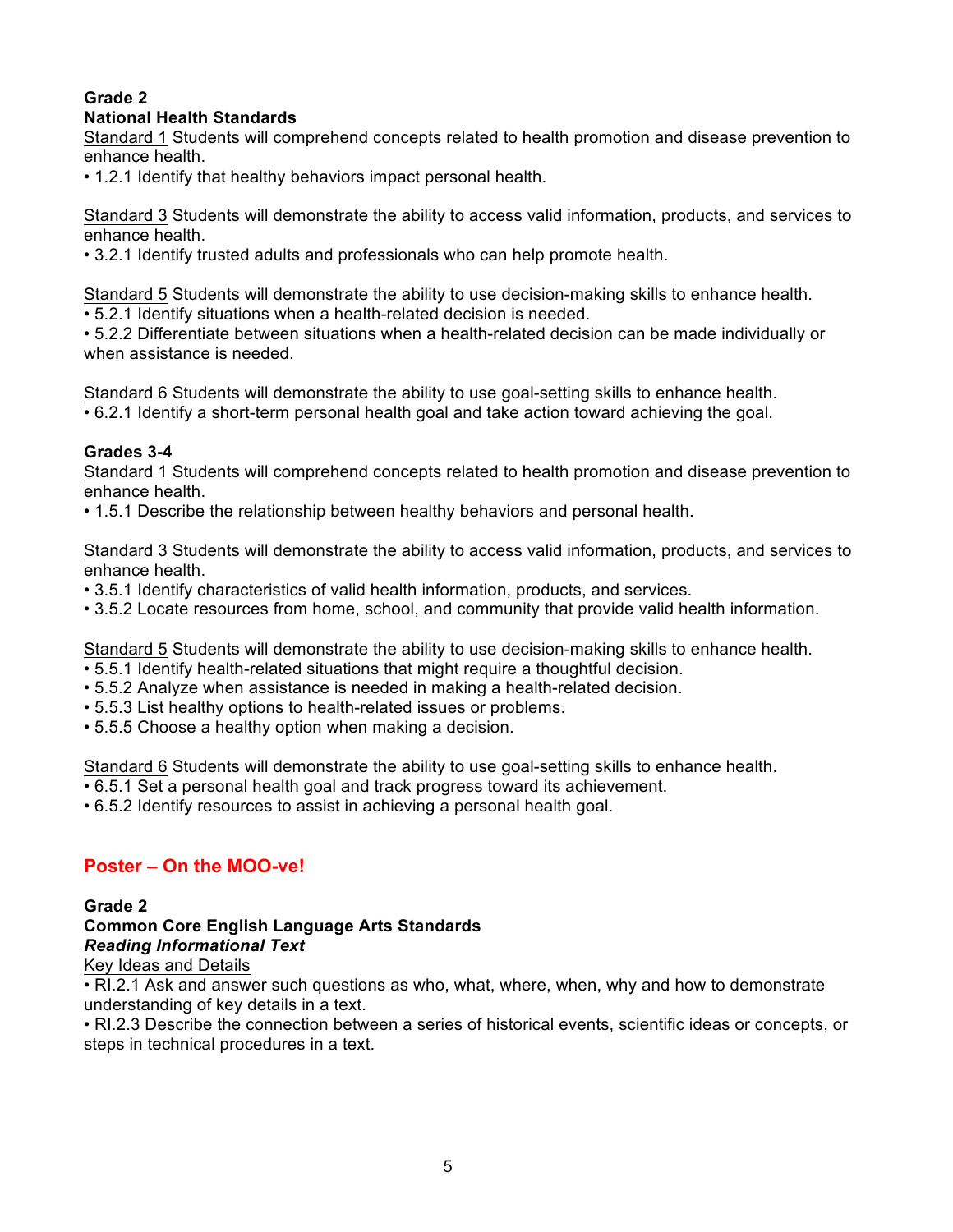### Craft and Structure

• RI.2.5 Know and use various text features to locate key facts or information in text efficiently.

### Integration of Knowledge and Ideas

• RI.2.7 Explain how specific images contribute to and clarify a text.

### **Grade 3**

### **Common Core English Language Arts Standards** *Reading Informational Text*

#### Key Ideas and Details

• RI.3.1 Ask and answer questions to demonstrate understanding of a text, referring explicitly to the text as the basis for the answers.

• RI.3.3 Describe the relationship between a series of historical events, scientific ideas or concepts, or steps in technical procedures in a text, using language that pertains to time, sequence, and causeeffect.

### Craft and Structure

• RI.3.5 Use text features and search tools to locate information relevant to a given topic efficiently.

### Integration of Knowledge and Ideas

• RI.3.7 Use information gained from illustrations and the words in a text to demonstrate understanding of the text.

• RI.3.8 Describe the logical connection between particular sentences and paragraphs in a text.

### **Grade 4**

#### **Common Core English Language Arts Standards** *Reading Informational Text*

Key Ideas and Details

• RI.4.1 Refer to details and examples in a text when explaining what the text says explicitly and when drawing inferences from the text.

• RI.4.3 Explain events, procedures, ideas, or concepts in a historical, scientific, or technical text, including what happened and why, based on specific information in the text.

### Craft and Structure

• RI.4.5 Describe the overall structure of events, ideas, concepts, or information in a text or part of a text.

### Integration of Knowledge and Ideas

• RI.4.7 Interpret information presented visually, orally, or quantitatively and explain how the information contributes to an understanding of the text in which it appears.

• RI.4.8 Explain how an author uses reasons and evidence to support particular points in a text.

# **National Social Studies Standards**

# **Grades 2-4**

# II. Time, Continuity, and Change

*Social Studies programs should include experiences that provide for the study of the ways human beings view themselves in and over time, so that the learner can:*

• Demonstrate an ability to use correctly vocabulary associated with time such as past, present, future, and long ago; read and construct simple timelines; identify examples of change; and recognize examples of cause and effect relationships.

• Compare and contrast different stories or accounts about past events, people, places, or situations, identifying how they contribute to our understanding of the past.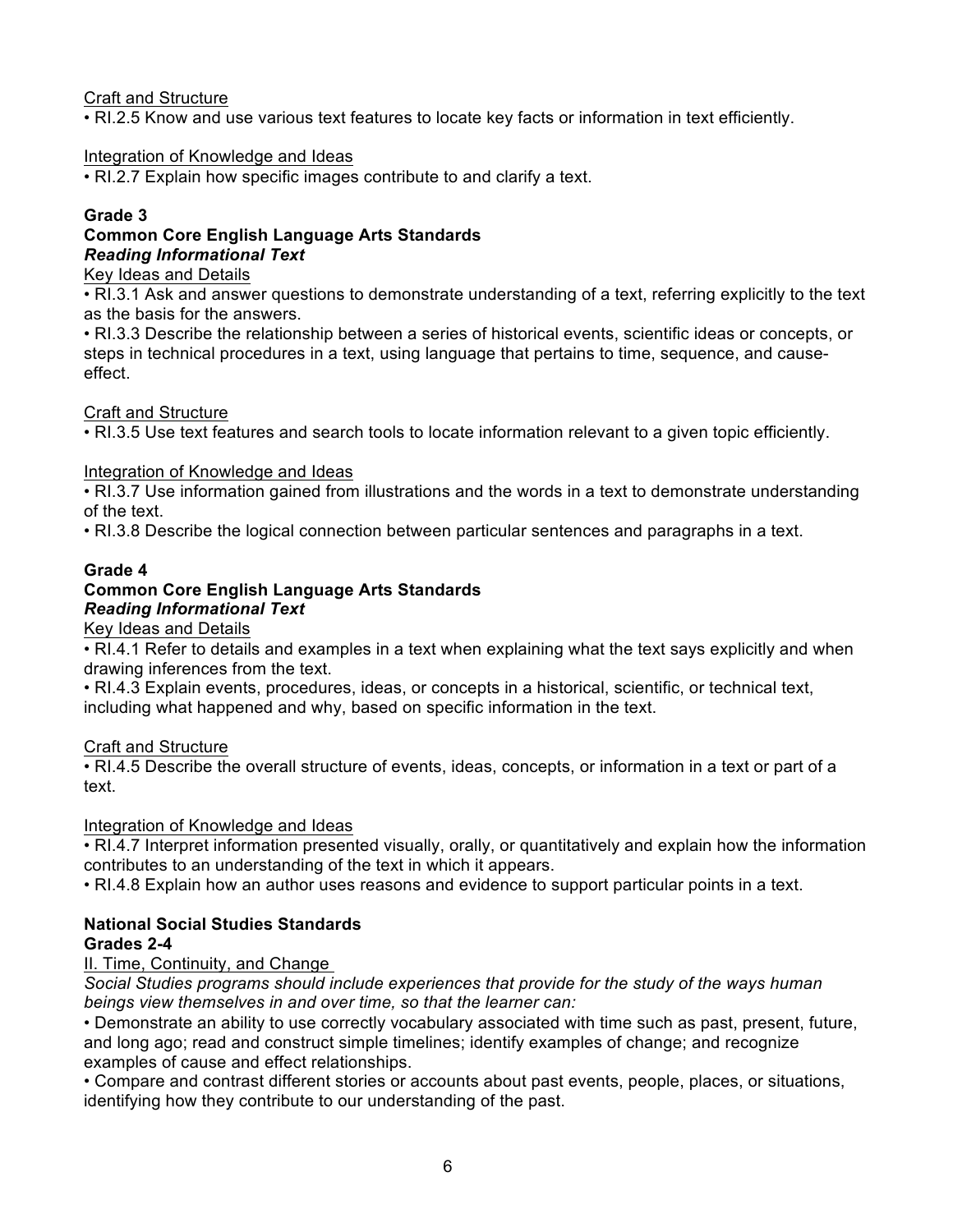• Identify and use various sources for reconstructing the past, such as documents, letters, diaries, maps, textbooks, photos, and others.

• Demonstrate an understanding that people in different times and places view the world differently.

• Use knowledge of facts and concepts drawn from history, along with elements of historical inquiry, to inform decision making about and action-taking on public issues.

### VII. Production, Distribution, and Consumption

*Social studies programs should include experiences that provide for the study of how people organize for the production, distribution, and consumption of goods and services, so that the learner can:* • Describe how we depend upon workers with specialized jobs and the ways in which they contribute to the production and exchange of goods and services.

### VIII. Science, Technology, and Society

*Social studies programs should include experiences that provide for the study of relationships among science, technology, and society, so that the learner can:*

• Identify and describe examples in which science and technology have changed the lives of people, such as in homemaking, childcare, work, transportation, and communication.

• Describe instances in which changes in values, beliefs, and attitudes have resulted from new scientific and technological knowledge, such as conservation or resources and awareness of chemicals harmful to life and the environment.

• Suggest ways to monitor science and technology in order to protect the physical environment, individual rights, and the common good.

### **National Science Standards**

### **Grade 2-4**

Science in personal and social perspectives

*Personal Health*

Nutrition is essential to health. Students should understand how the body uses food and how various foods contribute to health. Recommendations for good nutrition include eating a variety of foods, eating less sugar, and eating less fat.

# **Grade 2**

### **National Health Standards**

Standard 1 Students will comprehend concepts related to health promotion and disease prevention to enhance health.

• 1.2.1 Identify that healthy behaviors impact personal health.

Standard 3 Students will demonstrate the ability to access valid information, products, and services to enhance health.

• 3.2.1 Identify trusted adults and professionals who can help promote health.

Standard 5 Students will demonstrate the ability to use decision-making skills to enhance health. • 5.2.1 Identify situations when a health-related decision is needed.

### **Grades 3-4**

Standard 1 Students will comprehend concepts related to health promotion and disease prevention to enhance health.

• 1.5.1 Describe the relationship between healthy behaviors and personal health.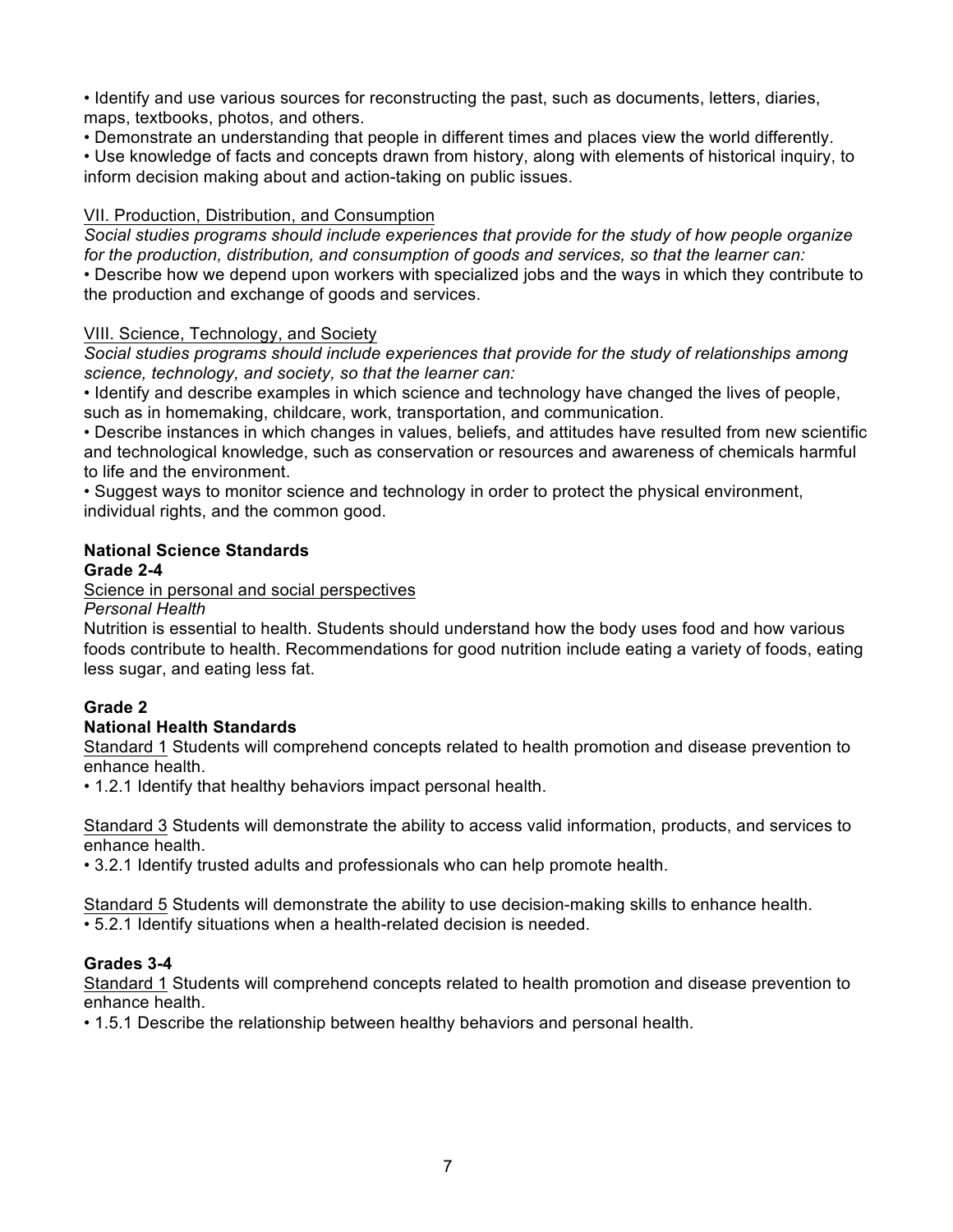Standard 3 Students will demonstrate the ability to access valid information, products, and services to enhance health.

- 3.5.1 Identify characteristics of valid health information, products, and services.
- 3.5.2 Locate resources from home, school, and community that provide valid health information.

Standard 5 Students will demonstrate the ability to use decision-making skills to enhance health.

- 5.5.1 Identify health-related situations that might require a thoughtful decision.
- 5.5.5 Choose a healthy option when making a decision.

#### **Whiteboard Activity Meet the Milk Makers!**

#### **Grade 2**

#### **Common Core English Language Arts Standards** *Reading Informational Text*

Key Ideas and Details

• RI.2.1 Ask and answer such questions as who, what, where, when, why and how to demonstrate understanding of key details in a text.

#### Craft and Structure

• RI.2.5 Know and use various text features to locate key facts or information in text efficiently.

#### Integration of Knowledge and Ideas

• RI.2.7 Explain how specific images contribute to and clarify a text.

#### **Grade 3 Common Core English Language Arts Standards** *Reading Informational Text*

Key Ideas and Details

• RI.3.1 Ask and answer questions to demonstrate understanding of a text, referring explicitly to the text as the basis for the answers.

#### Craft and Structure

• RI.3.5 Use text features and search tools to locate information relevant to a given topic efficiently.

#### Integration of Knowledge and Ideas

• RI.3.7 Use information gained from illustrations and the words in a text to demonstrate understanding of the text.

#### **Grade 4**

# **Common Core English Language Arts Standards** *Reading Informational Text*

#### Key Ideas and Details

• RI.4.1 Refer to details and examples in a text when explaining what the text says explicitly and when drawing inferences from the text.

#### Craft and Structure

• RI.4.5 Describe the overall structure of events, ideas, concepts, or information in a text or part of a text.